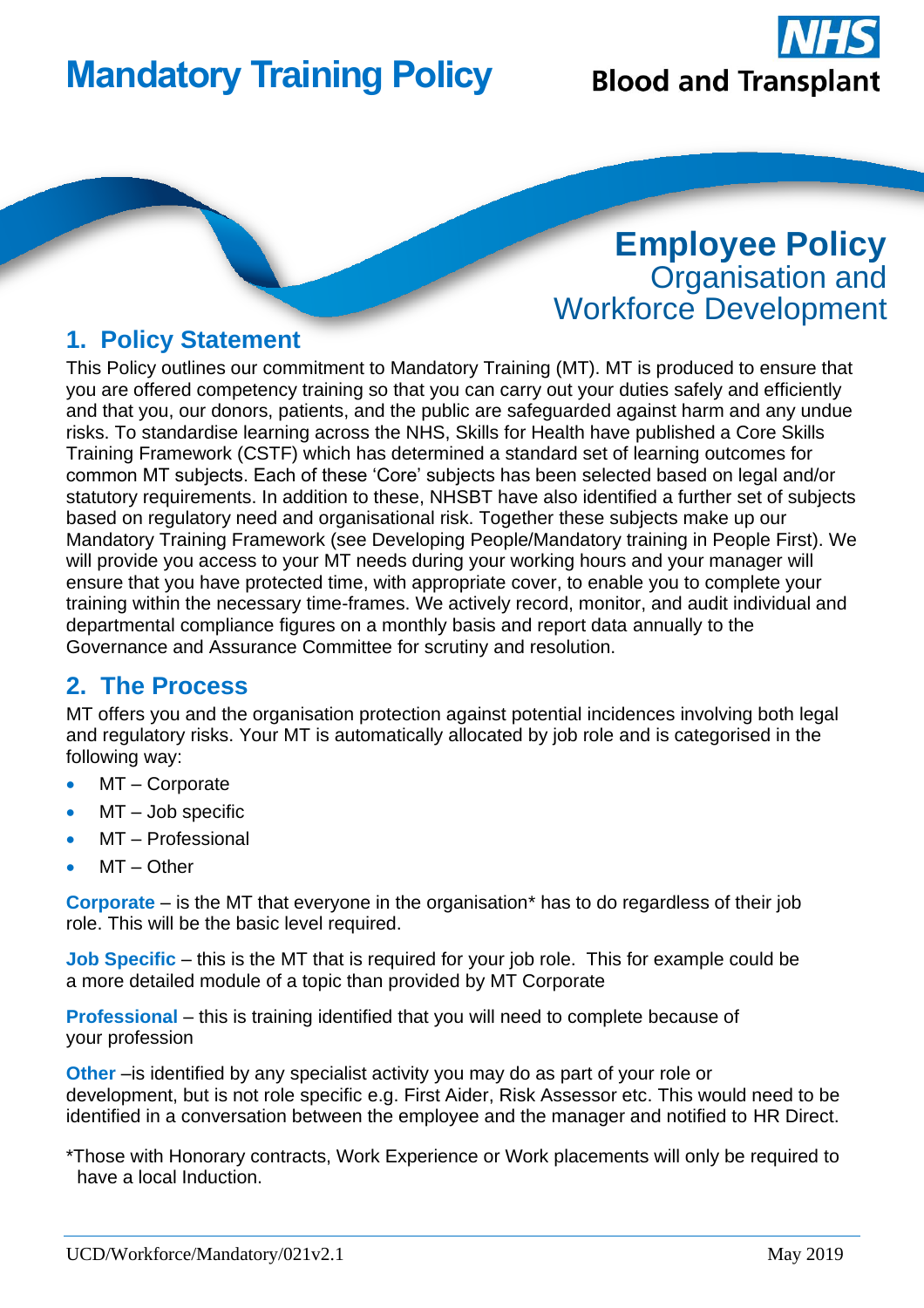Your MT needs forms part of your Personal Development Plan (PDP) and will be monitored by your manager as part of our Personal Development and Performance Review Policy. You are responsible for cooperating with your manager to ensure that your MT needs are completed within the necessary time-frames and refresher periods indicated within your PDP and for ensuring that your MT learning is applied back to your daily work practices. Where you experience any difficulties with personally meeting your MT compliance needs you must discuss these with your manager or your managers' manager immediately to establish a timely solution for completion.

If you or your manager needs further information about MT or you have a specific individual query about your MT needs then you can also contact [HRDirect@nhsbt.nhs.uk](mailto:HRDirect@nhsbt.nhs.uk)

Bank Workers will be required to complete their MT that is appropriate to their duties.

Managers must ensure that new starters, as part of their Induction (Personal Development Plan) have completed the appropriate MT for the duties they are conducting before they carry out these duties. In addition, MT that is Professional and Other may also be necessary before they are able to start some aspects of their job role.

#### **3. Mandatory Training recording and Reporting**

Shine Academy is our current platform for recording and reporting MT. Your MT requirements are allocated according to your job role and Brightspace / MyESR will be updated accordingly, so you are able to see your requirements and status.

For MT Other, your manager must advise HR Direct so that this can be added to Brightspace / MyESR.

Your manager will work with you to identify and agree timely solutions to any personal noncompliance that you have accrued. Where continued non-compliance is observed, individual sanctions will apply which may result in you and your manager being denied access to other training and development and may also lead to further investigation and the invoking of our Disciplinary Policy.

#### **4. Mandatory Training Delivery**

Our Mandatory Training Framework supports the delivery of MT through a variety of methods including face to face classroom delivery, e-learning and/or self directed learning. Each core MT subject area is allocated a Subject Matter Expert (SME) in their specific field. SME's are accountable for working alongside OWD to ensure that our MT programmes meet the learning outcomes necessary for us to meet our legal, statutory and/or regulatory responsibilities. As such, the SME Role is subject to Learning Quality Assurance practices. In all MT cases, competent trainers are chosen to support the facilitation of our MT delivery. Where your MT is carried out face to face, your Facilitator (either a trained Trainer, your manager, or your assessor) is responsible for ensuring that you complete an attendance sheet and return in to [HRDirect@nhsbt.nhs.uk](mailto:HRDirect@nhsbt.nhs.uk) so that individual compliance records can be updated.

#### **5. New Mandatory Training Programme**

All new requests to release a new Mandatory Training programme must be reviewed by the SAC. This group will check the request against our legal and regulatory requirements before making a decision to add it to our Mandatory Training Framework. OWD will offer advice and support with all new requests and, where approved, will provide guidance on the programme content and design.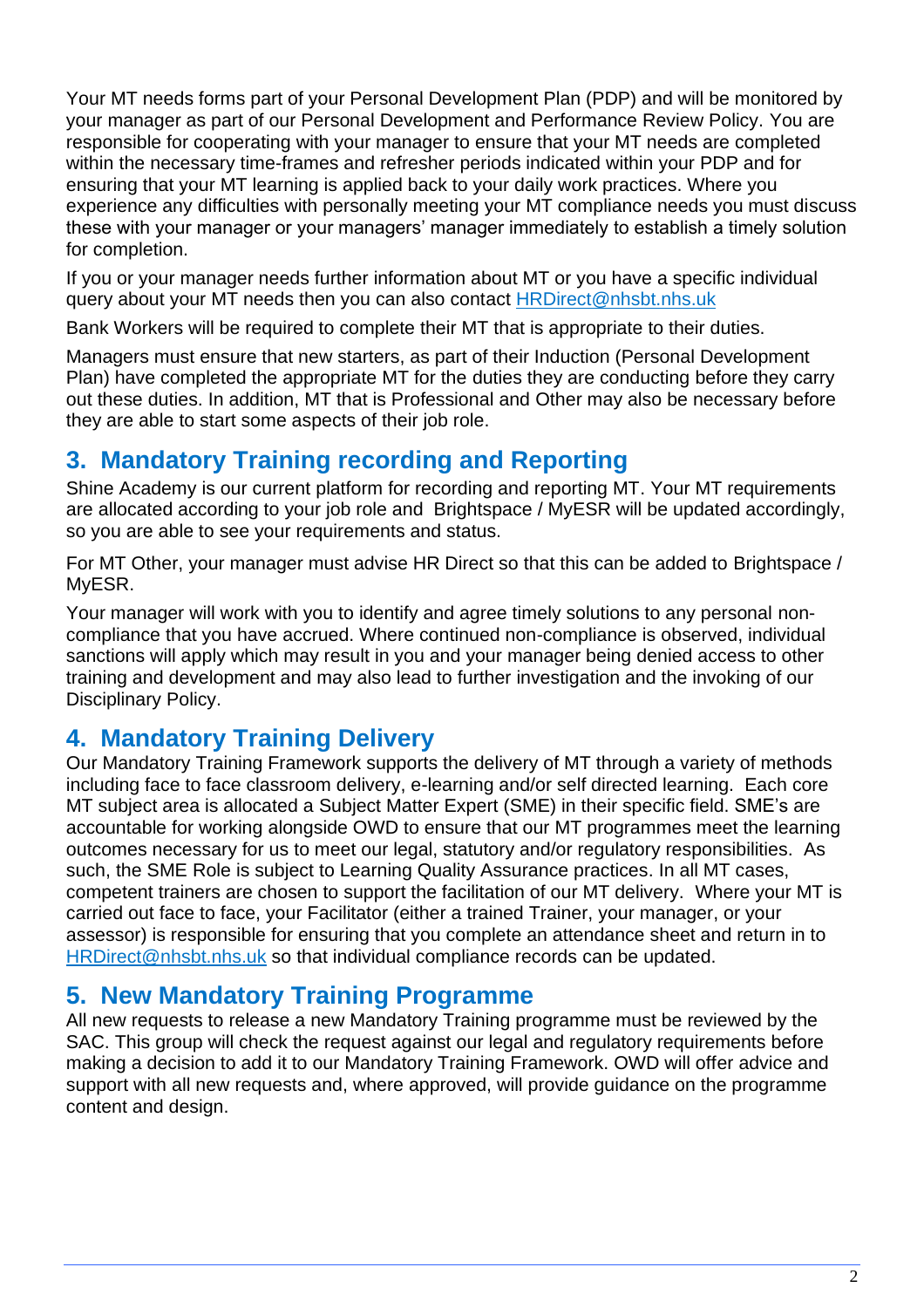### **Flowchart**